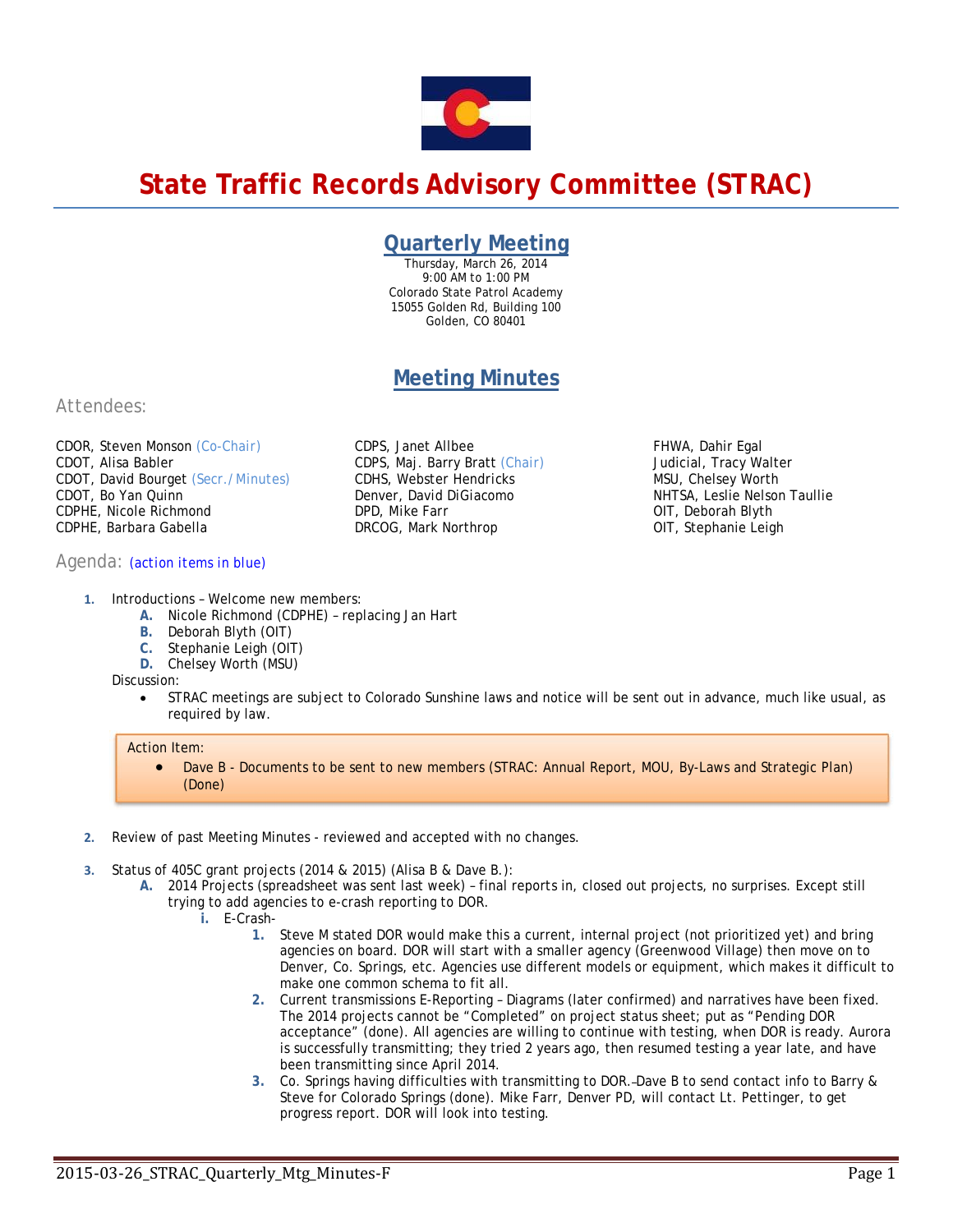**4.** Colorado Springs can send but it does not appear that DOR can receive data Thought DOR had a standard schema, EARS was built around CSP crash forms. Longmont and Aurora were added after the system was established. We should find a format to fit all entries with little altering programming. It is up to new agencies to build bridge into DOR. It is law to submit to DOR; why not go electronic. It is easier than paper. NHTSA has invested significantly in e-crash reporting and we (NHTSA & Colorado) do not what to lose investment!

#### Action Items:

- Steve M to look if present schema at DOR is appropriate for incoming e-transmission (why old schema is not working for new entries).
- Mike Farr, Denver PD, will contact Lt. Pettinger to get a progress report (Colo. Springs having difficulties with transmitting to DOR.
	- **ii.** Other 2014 news:
		- **1.** CDPHE ended their contract using 405C funds on June 30 and did not apply for 2015 funds. CDPHE decided to use their funds for a position, rather than a project.
- **B.** 2015 projects: Several projects have not submitted claims yet. Wheat Ridge withdrew grant because they are expecting major changes to their RMS soon, and wanted to hold off on this project until those changes are implemented.
	- **i.** No invoices received yet for the TR Forum (Tech Transfer Project); no rush, but expenses were incurred in October. ACTION ITEM: CSP & DOR will look into their projects.

#### Action Item:

- CSP and DOR will look into the invoices for the TR Form
	- **ii.** MSU had started Geo-coding at end of February, after a change in directors. Now, it is mostly Chelsey working the project, working with Alisa and BoYan. Project is progressing.
	- **iii.** FoxPro Conversion project: CDOT is working with Don DeVeux, the transition is on schedule, with testing ongoing. There have been some server issues. Don is working with Karen Klovdahi, Lyubov Logacheva and Jeffry Meyer at OIT on the project and server issues. I'm on 3 B.
- **C.** 2016 (and future) Projects:
	- **i.** Specific performance measures and deliverables should be listed for projects.

#### Action Item:

- Grantees should make a presentation to STRAC, showing successes and reasons for failures. Use this information for identifying and selecting future projects.
	- **ii.** The available budget, from 2015 for 2016 projects is \$1,244,217. It is expected to be \$1,324,675by summer of 2016 due to rollover funds
- **D.** NHTSA has invested in e-citation projects with the expectation Judicial will start to use the information. Judicial has not been contacted to link e-citation by the agencies moving to go electronic. Judicial is in a transition; working in the Colorado Integrated Criminal Justice Information System (CICJIS). Five agencies (Colorado Bureau of Investigations (CBI), Colorado District Attorneys Council (CDAC), Colorado Judicial, Colorado Department of Corrections (CDOC), and Colorado Department of Youth Corrections (DYC)) cooperate to form the integrated system. Getting court resolutions or dispositions to other agencies will help safety programs. Judicial has stated that they did not want to get into accepting e-citations until CSP (46% of tickets) went to an electronic system. CICJIS will be conduit for all citation information.
	- **i.** Colorado laws govern citation procedure; some data not allowed to be retained by Judicial. The original charges may not match plead deals/final dispositions. It might be possible to store the data, just not release it to public. Behavioral data would be valuable to track trends. Municipal citations may not be at Judicial.

#### Action Items:

- Tracy will go to Judicial for progress and find out if other agencies can provide electronic citations.
- Judicial CIJIS will report back on e-citations and next steps
- **4.** Traffic Records (TR) Assessment (Dave)–This assessment is required by NHTSA every 5 years and looks at our TR systems compared to an "ideal system". TR are comprised of six databases: Crash, Vehicle, Driver, EMS (which includes five databases at CDPHE), Citation, and Roadway. The system is rated and compared to an ideal system as "Meets", "Does not meet", or "Partially meets" ideal standards. The questions were also ranked by importance.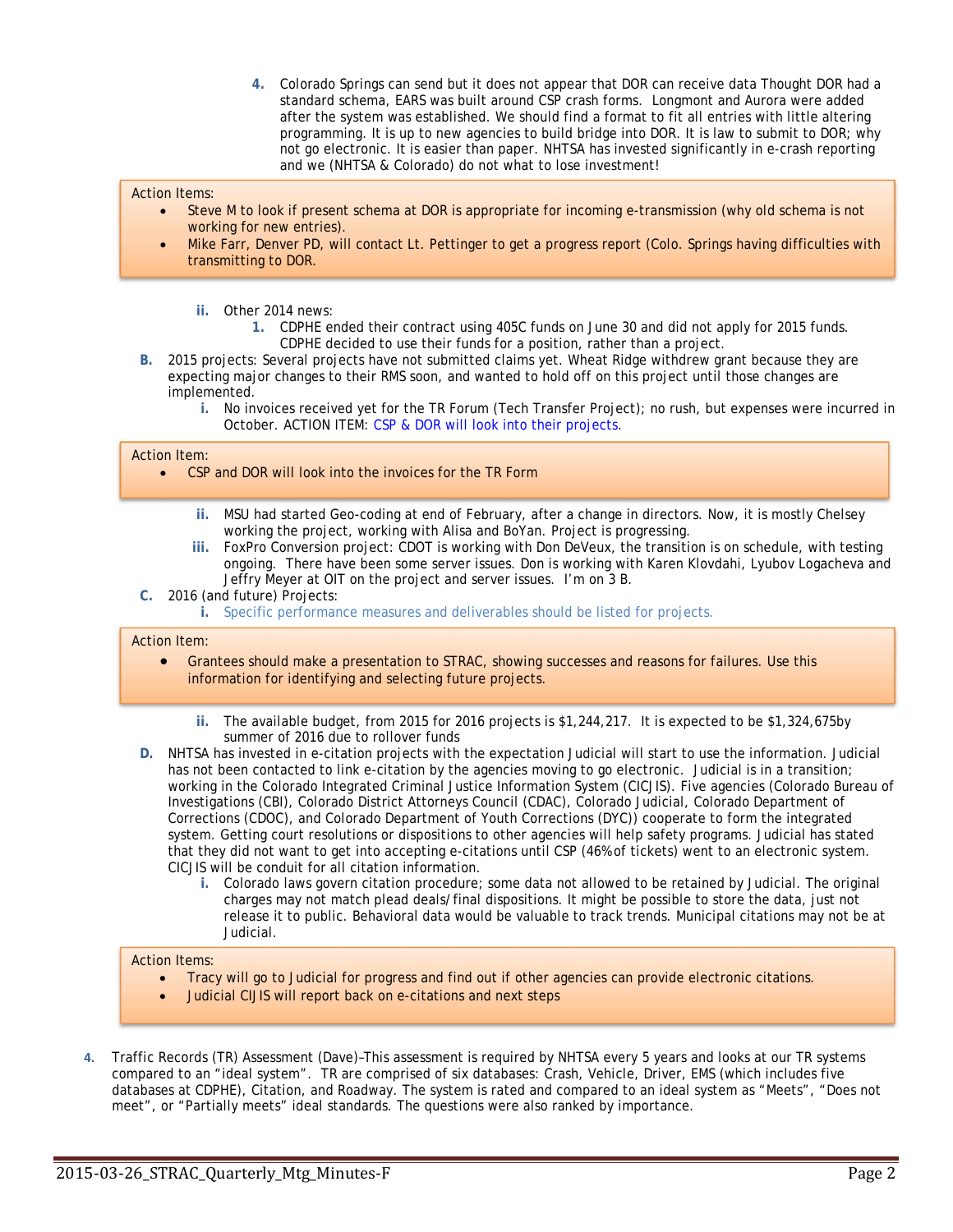- **A.** Colorado is 17th state to use the new system. After the second round: 158 ranked –Meets, 64 Partially and 169 Does not meet. Some standards we will not meet and we expect to receive recommendations regarding those issues.
- **B.** Dave (CDOT) tried to separate out questions to the best agency to answer, but he does not know everyone's job. All questions went to at least two agencies, to ensure coverage.
- **C.** The assessment is closing Friday, 4/3. It is important to an answer for all questions which is required by NHTSA. Dave has verified that all question have some kind of an answer.
- **D.** Performance measures (PM) are very well covered in assessment (6 areas by 6 competencies). The Quality Control we routinely provide may not be considered PMs. Some are, but they require measurement. CDPHE may not meet on some questions, for PMs and integration when compared to ideal. Colorado has been working on data sharing issues, but some sharing is prevented by laws.
- **E.** The assessment was started in April 2014 with questions sent to appropriate agencies. The goal is for the most accurate picture of the state's systems. Answers from the various agencies were compiled by CDOT and presented in October 2014. The assessment consists of 3 rounds and runs through April 3rd. The assessment team will write their final report which is expected 4/24. A Webinar is tentatively scheduled for Thursday, 4/30 which was confirmed by the group. The Group agreed to allow the assessors to attend the webinar. It was suggested that Bill Copley be invited. (Done)
- **5.** Traffic Records Coordinator (TRC) (Alisa) Discussion stated that we need and want this position filled, but the mission is not clear. It will be a person to work among our offices, under contract to CDOT, and report to Alisa and Barry. TRC will be able to help complete work that the STRAC has identified, but does not have the current resources to accomplish. . Work identified for the TRC includes developing the new crash report, organizing and completing the TR Conference, and developing the (STRAC) Strategic Plan (see SOW for details).

#### Action Item:

- Comments on SOW are due to CDOT by 3/31/15
- **6.** New statewide fatal blotter (Janet) minor changes to CSP's format can be done in-house. The current CSP blotter has more fields than the state's (CDOT) blotter. This would provide police agencies with a central location to send blotters.
	- **A.** The state reporting manual says blotters go to CSP. STRAC previously agreed CDOT should host the new blotter system. A Blotter system would need OIT's approval and be accessible to approved agencies. Alisa will work with OIT on a budget to cover the cost for building and maintaining this system. It was suggested that it be a Word document, rather than Excel to make it easier to use in the field.
- **7.** Strategic Highway Safety Plan (SHSP) (Alisa) The kickoff event for release of the SHSP showed a video mentioning the 481 traffic deaths in 2014 and introduced the goal of "Towards Zero Deaths". The goal now is defined as reducing each year by 12 deaths. STRAC Members may want to look at the data emphasis area section of the plan. STRAC had a lot of input into the section and impacts drove the other sections of the plan.

#### Action Item:

- Dave B Link to SHSP will be sent. (Done)
- **8.** Maintenance Of Effort (MOE) (Dave) FY 2014 report was sent to NHTSA this month. The report appears to have satisfied the requirements; thanks to all that supplied information.
- **9.** Data Governance (Alisa) is an on-going issue that involves data ownership and presentation. Alisa is working with Attorney General's Office (AGO) for procedures of when to go through Colorado Open Records Act (CORA), when to share with agencies and which major agencies should have a Memorandum of Understanding (MOU) on data sharing.
	- **A.** Recently, a contractor was told to access EARS to get highway damage from police accident reports to write a highway damage summary report. EARS may provide too much information. AGO said it is be OK, but Alisa is working with DOR on procedure, possibly writing a MOU. CDOT has an MOU with CDPHE; are MOUs needed for other agencies? Colorado does not have a comprehensive, documented data sharing policy that STRAC knows of.
	- **B.** Individual agencies manage data and have data display methods in place, which seem to work, taking into account privacy and security issues. If too much detail given for crashes, the public can figure out the names, especially with fatalities. Some reports (like CDOT- Safety Assessments) are protected against legal action. HIPPA laws inhibit NHTSA's push for integration. It was suggested to form a committee to address Data Governance issue.

#### Action Items:

- Alisa is working with AGO for data governance procedures
- Dave add agenda items for next meeting discussion of data governance (suggestion to form a committee)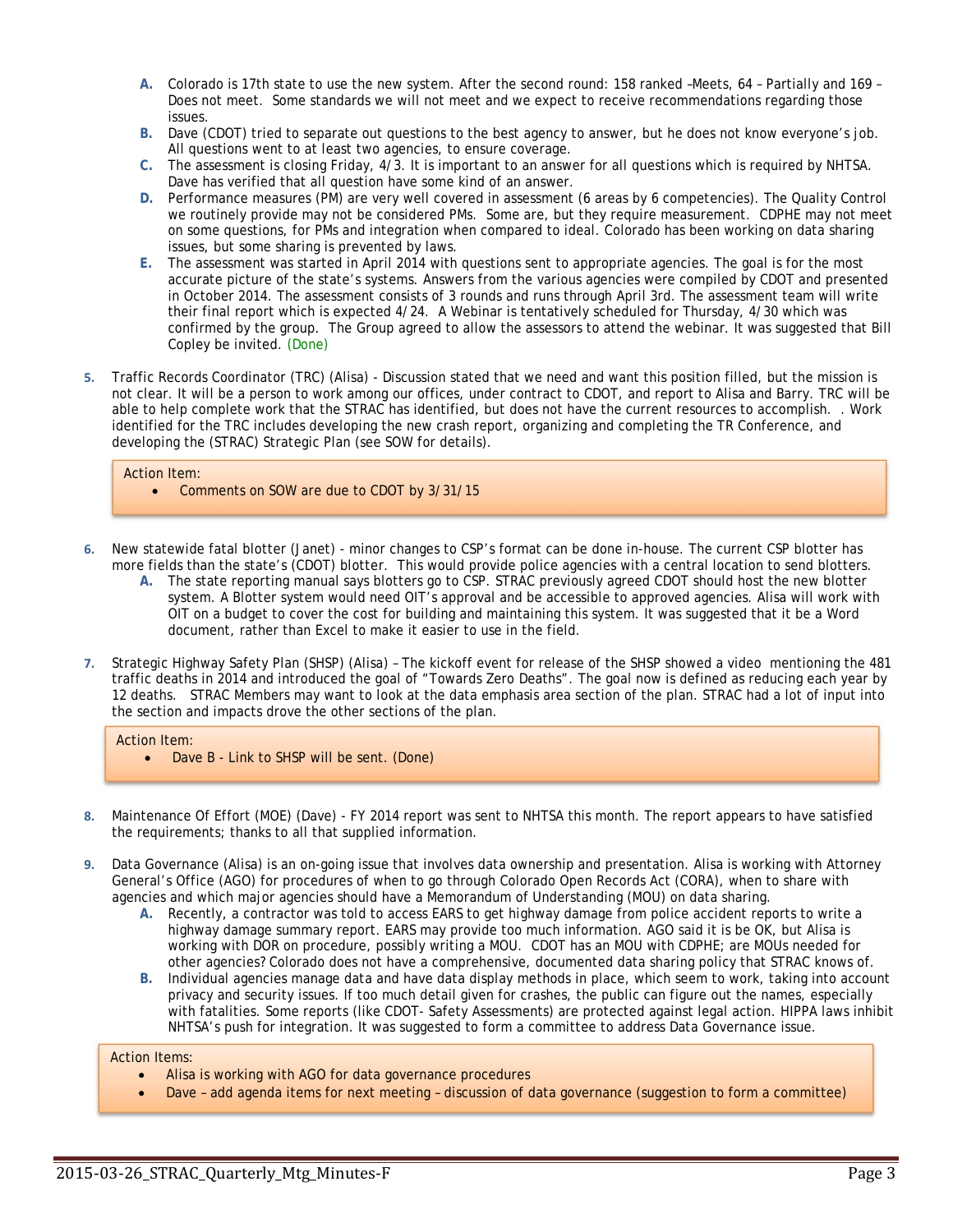- **10.** Discussion and voting on 2016 Projects (Barry) Discussion on project proposals:
	- **A.** MSU Web based data display CDOT is not in favor of approving this project as presented, at this time. Issues of confidentiality, data governance and what data t to display need to resolved. Internal issues, including management changes, at MSU delayed planning of this project and their current projects with CDOT. A scaleddown version of this web based data display project would be better, later, with proof of concept. STRAC wants to continue the partnership with higher education.
		- **i.** Motion to table the project passed.
	- **B.** CSP- Improve accessibility to files- Many agencies keep their own crash data. This project is to centralize records, turn them electronic (eliminate paper) and allow a better query system. Colorado is behind in electronic reporting. These records include crime, but most (95+%) include a traffic event. (STRAC voting procedure of prioritizing projects that meet TR criteria and are a reasonable project to promote TR improvements was explained.)
		- **i.** Motion to accept voted unanimously.
	- **C.** Traffic Records Coordinator (TRC) This project was discussed at the previous meeting) and approved by STRAC and NHTSA for 2015, but the planning never completed. Project is considered by STRAC as important. **i.** Motion to accept – voted unanimously.
	- **D.** TR and FARS Program Support On-going partial support of CDOT salaries for STRAC, 405c and for FARS project management.
		- **i.** Motion to accept voted unanimously.
	- **E.** Grand Junction PD E-crash and integration GJPD reports about 1.5% of Colorado's crashes. It is good to support western slope agencies to show it is not all about the Front Range. Match is substantial. It was suggested that they add a PM for accuracy.
		- **i.** Motion to accept voted unanimously.
	- **F.** Lone Tree PD E-Citation Project is comparable to other e-Citation projects. It was suggested that they add a PM for timeliness and follow the Weld County/Judicial schema, written in 2009. **i.** Motion to accept – voted unanimously.
	- **G.** Greeley PD E-Citation Greeley PD had a previous project, not 405c, to initiate E-Citation program. Greeley is part of Wed County and already follows the Judicial schema. It was suggested that they add a PM for timeliness and follow Weld County/Judicial schema.
		- **i.** Motion to accept voted unanimously.
	- **H.** Elbert County E-Crash and Integration –In 2012,277 crashes were reported in Elbert County, including CSP crashes. STRAC questioned what the laser used for. Some facts supplied by Elbert County were read; they had completed an E-Citation project that had difficulties. Proposal includes 4 years of maintenance fees (more than usual 1 year). Barry will write follow-up questions (what is covered in project). to make sure it is an effective project.
		- **i.** Motion to table project passed.
	- **I.** Broomfield PD E-Citation –Project will start on a small scale; Broomfield still uses Municipal Court. It was suggested that they add a PM for timeliness (follow NHTSA guideline PM) and follow Weld County/Judicial schema. **i.** Motion to accept – voted unanimously.
	- **J.** Tech Transfer Project will send two or more STRAC members to TR Forum, in October, 2015. This project has been approved for years; attendees gaining valuable expertise. STRAC would like to send OIT and Judicial representatives; other agencies have had the chance. Another candidate is Webster, from DHS, who was nominated, but could not go in 2014.
		- **i.** Motion to accept voted unanimously.
	- **K.** Two other proposals for future projects were tabled. There was a discussion on subsequent voting on projects between STRAC meetings: Previously this was done by e-mail; now we will have a phone conference, or wait for the next meeting.
	- **L.** STRAC may want to meet, again, to approve projects (the fatal blotter project, Elbert County and possibly the first Colorado TR Conference). Possibly a phone conference.

#### Action Items:

- Dave to send suggested changes to agencies requesting grants. (Done)
- Barry will write follow-up questions for Elbert County. (Done)
- **11.** Round table: STRAC is glad OIT is present (two members attended today)
	- **A.** Dave Thanks for all the help with TR Assessment, MOE and other STRAC issues.
	- **B.** Nicole Will work with Janet (CSP) to learn about TR reporting.
	- **C.** Barbara The current crash report is more engineering oriented. What data is most useful for safety/ problem ID?
	- **D.** Stephanie asked- Why Colorado Marketplace is not utilized? It is our goal to be transparent.
		- **i.** It was introduced to STRAC before. There is no product to put there, now. We do not want a map with dots - it looks like everyone dies in Denver.